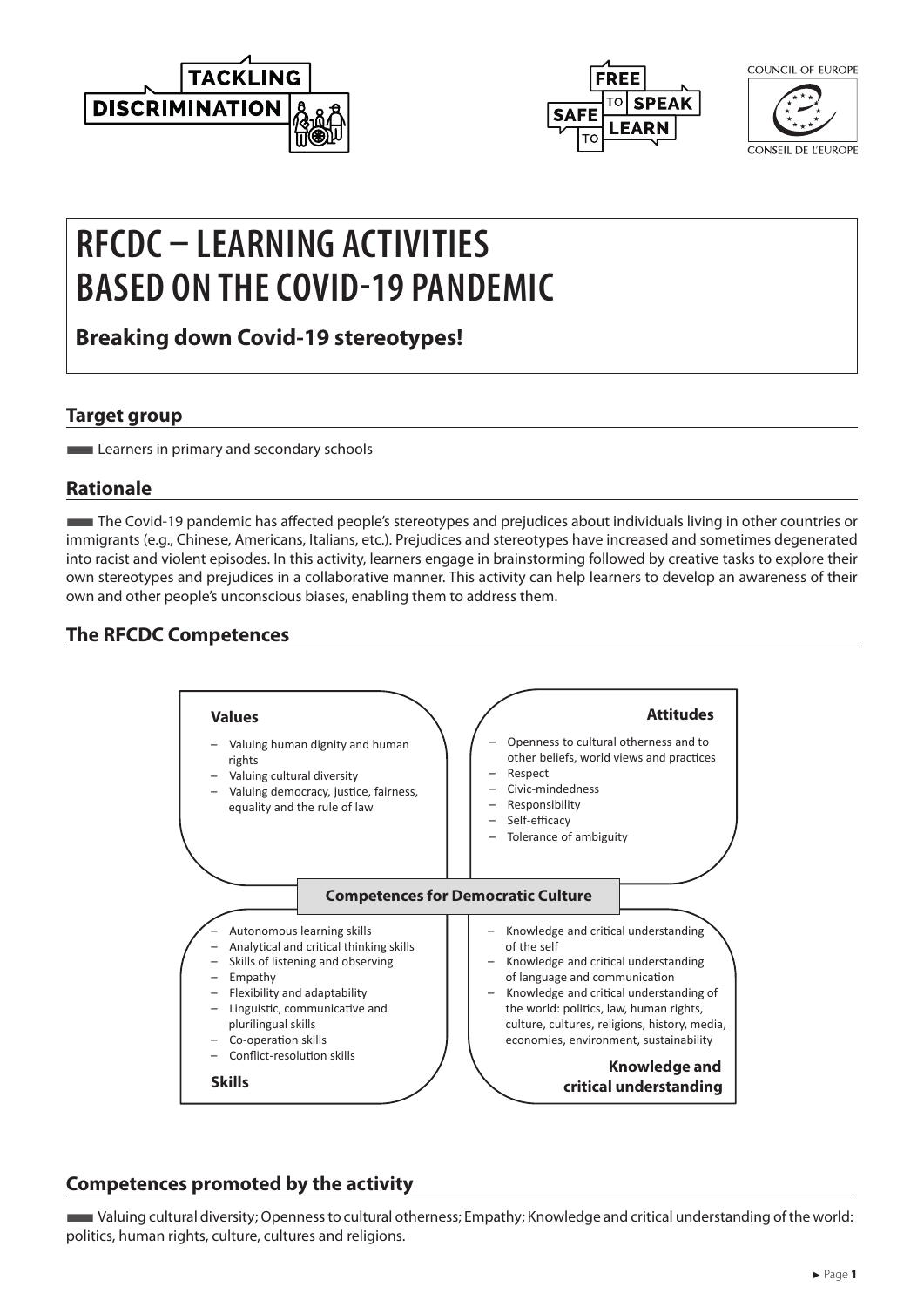#### **Learning outcomes**

**EXECOMPLER** Completing this activity will help learners to:

- ► Explain the dangers of generalising from individual behaviours to an entire culture
- ► Recognise that the cultural diversity within a society should be positively valued and appreciated
- ► Pursue their curiosity about other beliefs and interpretations and other cultural orientations and affiliations
- ► Understand other people better by imagining how things look from their perspective

#### **Description of activity**

- 1. After showing a video related to prejudice and stereotypes during the Covid-19 pandemic crisis, briefly explain the meaning of these concepts and stimulate a brief discussion about what the learners have seen and about their own experience with discrimination and prejudice, perhaps using questions such as:
- ► Have you ever witnessed these kind of discrimination episodes during the Covid-19 pandemic?
- ► Do you know people from other countries/culture/ethnicities who have been discriminated against because of their origin during the Covid-19 pandemic?
- ► Who do you think has suffered the most because of discrimination episodes during the Covid-19 pandemic?

Summarise the ideas that emerge on a blackboard or take notes in an online wall.

- 2. Lead the group through a brainstorming session. Ask the learners to identify groups of people from other countries/ cultures/ethnicities who have been targets of stereotypes during the Covid-19 pandemic. For each group, identify and describe two specific clichés that have typically emerged or been emphasised during this period (for example concerning Chinese, Americans, Italians, etc.). Give examples, also taking them from the video that has been shown. Ask the group to offer a description of the personal and social characteristics of the people who belong to the chosen groups and that may have played a role in creating the stereotypes during the pandemic. Write the clichés on a flip chart or black board or in an online wall.
- 3. Summarize all the clichés that have emerged and ask the learners to imagine or pretend to be a member of one of the groups and to reflect on the harmful and damaging effects of stereotypes on their dignity, rights and well-being. In order to help learners in this perspective-taking task, it is possible to ask questions such as:
- ► How would you feel if someone insulted you/would not talk to you/avoided having anything to do with you, simply because of the country you come from/the group you belong to/your religion?
- ► How would these stereotypes affect your well-being?
- 4. Ask the whole group to reflect on the clichés that have emerged and to find as many reasons as they can for breaking down each one of them. For example:
- ► Some Chinese had nothing at all to do with spreading Covid-19.
- ► Some Italians were really compliant with government rules to avoid the spread of the virus.

Write the information and the breaking-down ideas on a flip chart or black board, or in an online wall.

- 5. Divide the group into small groups. Each small group should draw a cartoon strip against the discrimination, stereotypes and prejudices towards people from other countries/cultures/ethnicities during Covid-19 that have been discussed, using an online tool cartoon-strips creator. Younger learners may need to be guided in the management of the online tool. In case of difficulties, it is possible to draw a single poster instead of a cartoon-strip, perhaps using an online poster creator.
- 6. Create an exhibition of the cartoons or posters.

#### **Materials or resources required**

- ► Videos related to racism and prejudice during Covid-19 pandemic are required. They can be taken from YouTube materials. Search for videos in your own language or with suitable subtitles, which are similar to the following examples:
	- **[https://www.youtube.com/watch?v=O\\_3Nol8Fq6A](https://www.youtube.com/watch?v=O_3Nol8Fq6A )**
	- **<https://www.youtube.com/watch?v=lULceASXv88>**
- ► A tool for creating comic strips, such as:
	- **<https://www.makebeliefscomix.com>**
	- **<https://www.powtoon.com>**